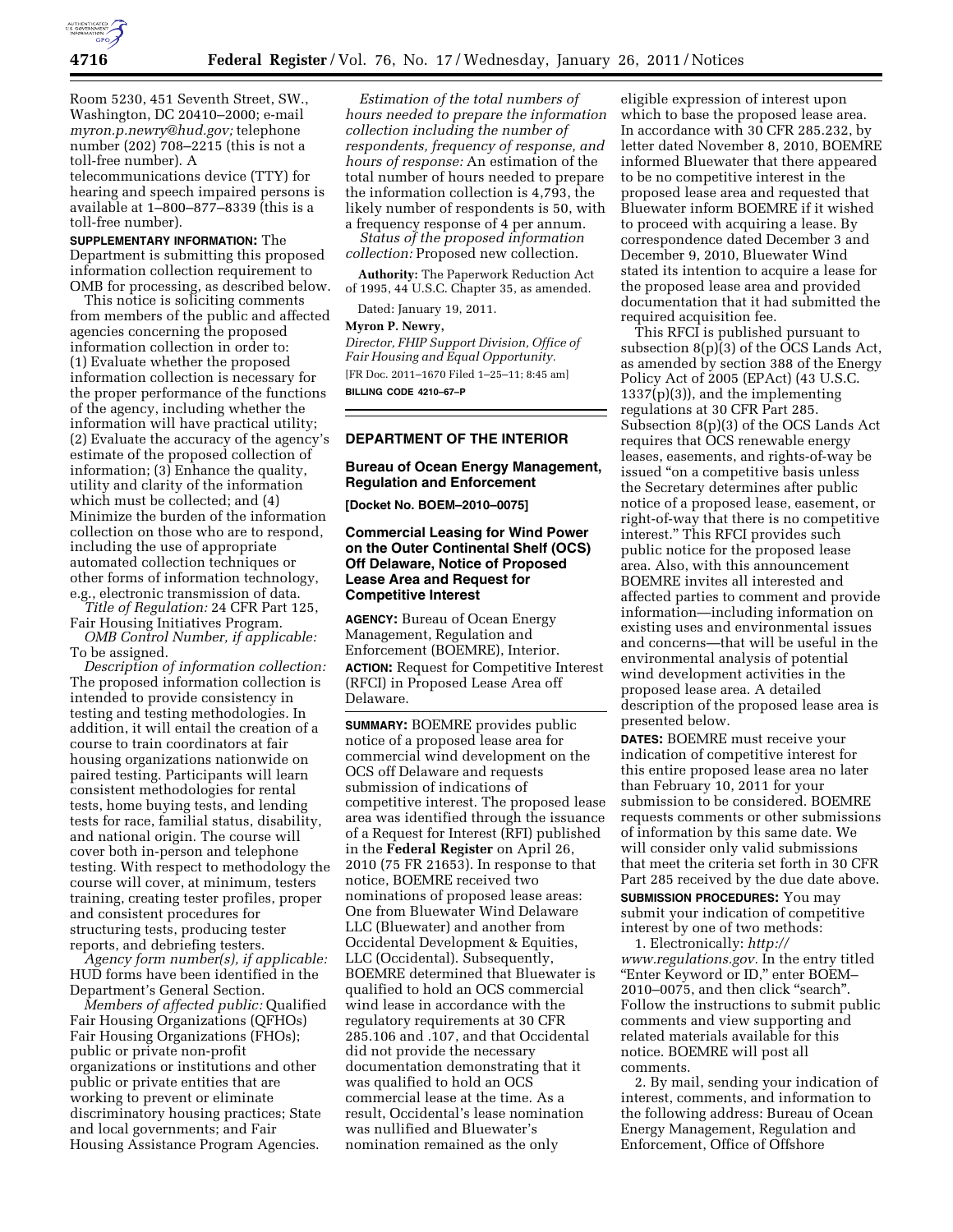Alternative Energy Programs, 381 Elden Street, Mail Stop 4090, Herndon, Virginia 20170–4817.

**FOR FURTHER INFORMATION CONTACT:** Erin C. Trager, Projects and Coordination Branch, BOEMRE, Office of Offshore Alternative Energy Programs, 381 Elden Street, Mail Stop 4090, Herndon, Virginia 20170–4817; telephone (703) 787–1713.

## **SUPPLEMENTARY INFORMATION:**

## **Purpose of This RFCI**

This RFCI gives parties the opportunity to express interest in competing for the acquisition of an OCS commercial wind lease for the proposed lease area. If BOEMRE receives valid indications of competitive interest in response to this notice, it may implement the competitive lease process outlined at 30 CFR 285.210– .225. If BOEMRE receives no valid

indications of competitive interest and determines that there is no competitive interest, it may implement the noncompetitive lease process outlined at 30 CFR 285.232. Both the competitive and noncompetitive processes and related environmental review processes were described in the RFI dated April 26, 2010.

Parties other than those interested in obtaining a commercial lease are welcome to submit comments in response to this RFCI. Additionally, BOEMRE has formed a Delaware OCS Renewable Energy Task Force for coordination with affected Federal agencies and state, local, and tribal governments throughout the leasing process. Task Force members and meeting materials are available on the BOEMRE Web site at: *[http://www.](http://www.boemre.gov/offshore/RenewableEnergy/stateactivities.3htm#Delaware) [boemre.gov/offshore/RenewableEnergy/](http://www.boemre.gov/offshore/RenewableEnergy/stateactivities.3htm#Delaware) [stateactivities.3htm#Delaware.](http://www.boemre.gov/offshore/RenewableEnergy/stateactivities.3htm#Delaware)* 

#### **Description of the Proposed Lease Area**

The proposed lease area consists of 10 OCS lease full blocks, 116 OCS lease sub-blocks, and 18 OCS lease partial sub-blocks. A sub-block for the purposes of this RFCI is 1/16 of an OCS lease full block. Following are the OCS lease full blocks: Salisbury NJ18–05 Blocks 6325, 6326, 6327, 6375, 6376, 6377, 6426, 6427, 6477, and 6527. In addition, the table below describes the OCS lease subblocks included within the area of interest. Note that the most western areas within the western column of subblocks in Salisbury NJ18–05 Blocks 6274 and 6324 will be stipulated to prohibit any development activities where the sub-block overlaps with the charted ''Danger Area,'' an explosives dumping ground. The sub-blocks that will be stipulated based on this known Explosives Dumping Ground are noted below with an asterisk (\*).

| Protraction name | Protraction No. | Block No. | Sub-block                                                                                      |  |
|------------------|-----------------|-----------|------------------------------------------------------------------------------------------------|--|
| Salisbury        | NJ18-05         | 6274      | $M^*$ .N.O.P.                                                                                  |  |
| Salisbury        | NJ18-05         | 6275      | M.N.O.P.                                                                                       |  |
| Salisbury        | NJ18-05         | 6276      | M.N.O.P.                                                                                       |  |
| Salisbury        | NJ18-05         | 6277      | $M, N, O, P$ .                                                                                 |  |
| Salisbury        | NJ18-05         | 6278      | M.N.                                                                                           |  |
| Salisbury        | NJ18-05         | 6324      | $A^*$ , B, C, D, E <sup>*</sup> , F, G, H, I <sup>*</sup> , J, K, L, M <sup>*</sup> , N, O, P. |  |
| Salisbury        | NJ18-05         | 6328      | A.B.E.F.I.J.M.N.                                                                               |  |
| Salisbury        | NJ18-05         | 6374      | $A, B, C, D, E, F, G, H, J, K, L, O, P.$                                                       |  |
| Salisbury        | NJ18-05         | 6378      | A,B,E,F,I,J,M,N.                                                                               |  |
| Salisbury        | NJ18-05         | 6424      | D.                                                                                             |  |
| Salisbury        | NJ18-05         | 6425      | A,B,C,D,E,F,G,H,I,J,K,L,N,O,P.                                                                 |  |
| Salisbury        | NJ18-05         | 6428      | A,B,E,F,I,J,M.                                                                                 |  |
| Salisbury        | NJ18-05         | 6475      | C.D.H.                                                                                         |  |
| Salisbury        | NJ18-05         | 6476      | A, B, C, D, E, F, G, H, I, J, K, L, N, O, P.                                                   |  |
| Salisbury        | NJ18-05         | 6478      | $A, E, I, M$ .                                                                                 |  |
| Salisbury        | NJ18-05         | 6526      | <b>B.C.D.G.H.L.</b>                                                                            |  |
| Salisbury        | NJ18-05         | 6577      | <b>B.C.</b>                                                                                    |  |

In addition, the table below describes the partial sub-blocks included in the area of interest: The partial sub-blocks are bounded by the coordinates

provided below the table as referenced in the column Boundary edge. Coordinates are provided in X, Y (eastings, northings) UTM Zone 18N,

NAD 83 and geographic (longitude, latitude), NAD83.

| Protraction name               | Protraction No.                                                           | Block No. | Partial sub-block | Boundary edge                                                                                                             |
|--------------------------------|---------------------------------------------------------------------------|-----------|-------------------|---------------------------------------------------------------------------------------------------------------------------|
| Salisbury<br><br>Salisburv<br> | NJ18-05<br>NJ18-05<br>NJ18-05<br>NJ18-05<br>NJ18-05<br>NJ18-05<br>NJ18-05 | 6274      |                   | Northern**.<br>Northern**.<br>Northern**.<br>Southwestern***.<br>Southwestern***.<br>Southwestern***.<br>Southwestern***. |

\*\* Northern boundary:

| Point<br>No. | (easting)                      | (northing)                       | Longitude                   | Latitude               |
|--------------|--------------------------------|----------------------------------|-----------------------------|------------------------|
| $\sim$       | 505537.918949<br>537257.896672 | 4289342.054910<br>4287622.083370 | $-74.936267$<br>- 74.571316 | 38.752755<br>38.736486 |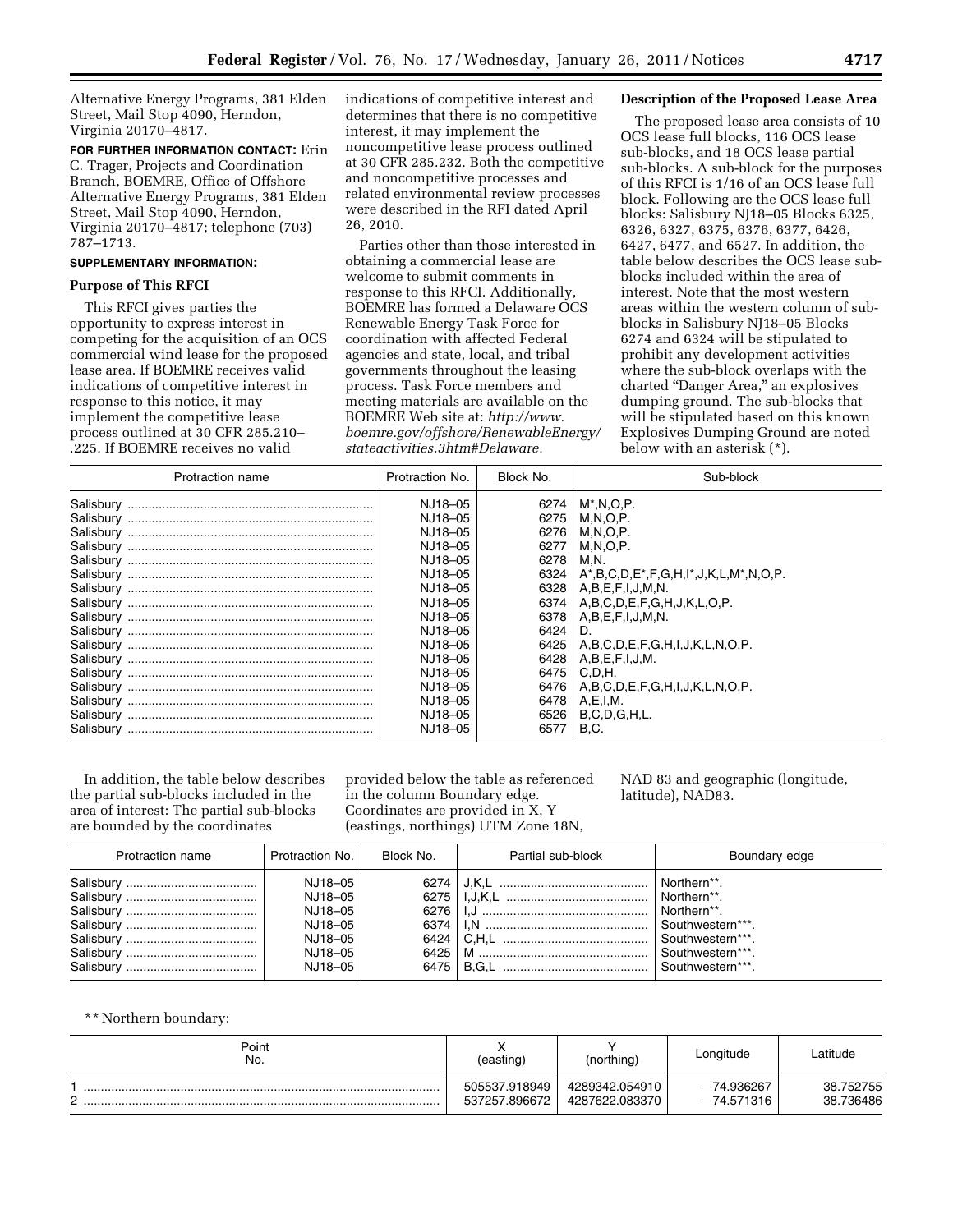\*\*\* Southwestern boundary:

| Point<br>No. | (easting)                      | (northing)                       | Longitude                    | Latitude               |
|--------------|--------------------------------|----------------------------------|------------------------------|------------------------|
| ົ            | 505537.918949<br>530399.822669 | 4289342.054910<br>4259687.322270 | $-74.936267$<br>$-74.651442$ | 38.752755<br>38.485007 |

## *Map of Proposed Lease Area*

A map of the proposed lease area is available at the following URL: *[http://](http://www.boemre.gov/offshore/RenewableEnergy/stateactivities.htm#Delaware)  [www.boemre.gov/offshore/](http://www.boemre.gov/offshore/RenewableEnergy/stateactivities.htm#Delaware)  [RenewableEnergy/](http://www.boemre.gov/offshore/RenewableEnergy/stateactivities.htm#Delaware) [stateactivities.htm#Delaware.](http://www.boemre.gov/offshore/RenewableEnergy/stateactivities.htm#Delaware)* 

A large-scale map of the proposed lease area showing its boundaries and numbered blocks is available from BOEMRE at the following address:

Bureau of Ocean Energy Management, Regulation and Enforcement, Office of Offshore Alternative Energy Programs, 381 Elden Street, Mail Stop 4090, Herndon, Virginia 20170–4817, Phone: (703) 787–1300, Fax: (703) 787–1708.

## *Highlighted Portions of the Proposed Lease Area*

The proposed lease area includes portions that BOEMRE wishes to

highlight as areas of special interest or concern based on available information. These include the obstruction area consisting of a fish haven/artificial reef site identified on National Oceanic and Atmospheric Administration (NOAA) nautical charts, which was described in the April 26, 2010 notice (coordinates listed below):

| Point<br>No.   | (eastıng)     | (northing)     | Longitude    | Latitude  |
|----------------|---------------|----------------|--------------|-----------|
|                | 523043.216256 | 4281282.246340 | $-74.735077$ | 38.679839 |
| 2 <sup>1</sup> | 525024.306894 | 4281183.549880 | $-74.712304$ | 38.678896 |
|                | 524708.429395 | 4279986.367770 | $-74.715978$ | 38.668116 |
| 3              | 524599.514352 | 4279572.346900 | $-74.717245$ | 38.664388 |
|                | 524255.539477 | 4279604.189130 | $-74.721198$ | 38.664684 |
|                | 522091.708618 | 4279798.266490 | $-74.746063$ | 38.666490 |
| 6              | 522393.836728 | 4281025.207860 | $-74.742551$ | 38.677539 |
| 8              | 522464.137335 | 4281311.495710 | $-74.741733$ | 38.680118 |
|                | 523043.216256 | 4281282.246340 | $-74.735077$ | 38.679839 |

Additional highlighted areas include those identified by comments submitted in response to the April 26, 2010 notice or through deliberations of the BOEMRE—Delaware OCS Renewable Energy Task Force as described below:

*Potential U.S. Coast Guard (USCG) Anchorage Area*—The USCG anticipates establishing through rulemaking an anchorage ground within the proposed lease area, east of the Delaware to Cape Henlopen Traffic Lane, defined by the area enclosed by the following points: 38–40.9N 74–52.0W, 38–40.9N 74– 48.8W, 38–37.6N 74–48.5W. Authority to create such an anchorage ground beyond 3 NM is included in The Coast Guard Authorization Act of 2010 [Pub. L. 111–281].

*Recreational Fishing Grounds*— NOAA, National Marine Fisheries Service (NMFS), identified five recreational fishing areas that reside partially or wholly within the proposed lease area in consultation with the Mid-Atlantic Fishery Management Council, including Old Grounds, Mussel Bed, Inside Mud Hole, Middle Mud Hole, and Outer Mud Hole.

# *Summary of Comments Received in Response to the April 26, 2010, RFI*

On June 25, 2010, the comment period closed for the Delaware RFI (75 FR 21653). BOEMRE received eight

responses during the public comment period, including two commercial expressions of interest and comments from three government agencies, one marine waterway operator, one trade association, and a non-governmental organization. Comments received in response to the RFI are available at the following URL: *[http://www.boemre.gov/](http://www.boemre.gov/offshore/RenewableEnergy/stateactivities.htm#Delaware)  [offshore/RenewableEnergy/](http://www.boemre.gov/offshore/RenewableEnergy/stateactivities.htm#Delaware) [stateactivities.htm#Delaware.](http://www.boemre.gov/offshore/RenewableEnergy/stateactivities.htm#Delaware)* 

BOEMRE convened a task force meeting on July 15, 2010, to inform the task force members of the RFI responses and discuss next steps. The task force meeting also gave representatives from the Federal agencies that submitted comments an opportunity to present and discuss those comments with the rest of the task force.

Some of the comments requested a change to the RFI area considered for leasing and included suggestions such as identifying areas for exclusion, mitigation, or further study. Specific areas identified for exclusion or mitigation include the area charted as Explosives Dumping Ground in the westernmost part of the area of interest, an area that could potentially be designated as a vessel anchorage ground, and five recreational fishing areas, as depicted on the map of the proposed lease area. In addition, the USCG suggested—pending further study of traffic patterns—that a 0.5 NM (925 meters) buffer may be needed between the Traffic Separation Scheme (TSS) and the area identified for leasing, instead of the 500 meter buffer proposed in the RFI. Other comments expressed concern with navigational safety in the RFI area as a result of development in that area of interest.

Given existing defense activities in the area of interest, the Department of Defense (DoD) informed BOEMRE of its assessment that wind energy infrastructure may be feasible in this area if the infrastructure is subject to DoD site specific conditions and stipulations. Stipulations could include: A hold and save harmless agreement between the developer and DoD; mandatory coordination with DoD on specified activities; restrictions on electromagnetic emissions; and a requirement for wind energy industry personnel to evacuate the area for safety reasons when notified by DoD. In addition, other comments suggested areas where further environmental data may be warranted, and provided environmental data that may further inform future environmental review.

Given concerns about the safety of development in the charted Explosives Dumping Ground, BOEMRE has decided to exclude this area from potential development, which is reflected in the